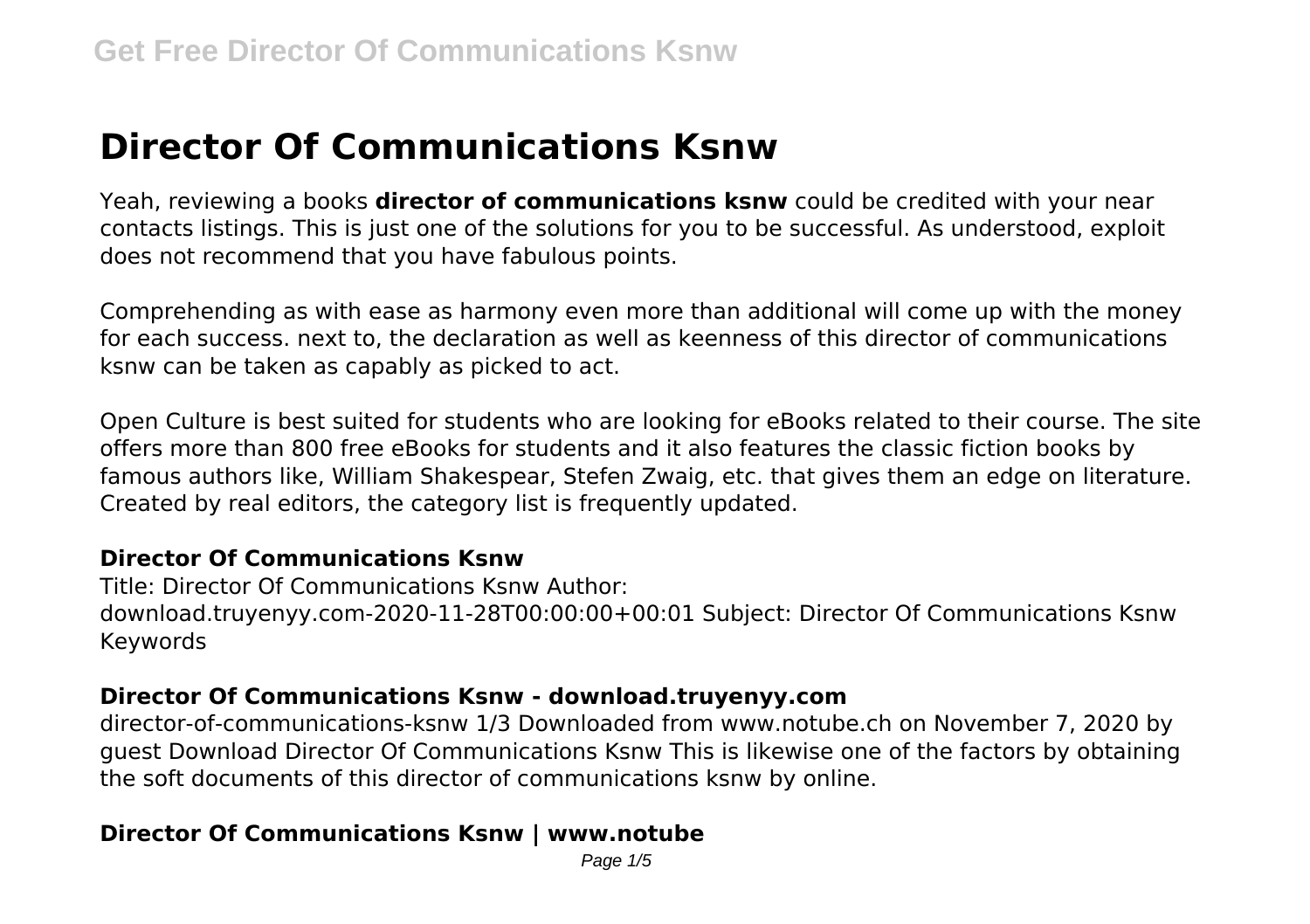Director Communications Clean Power Revolution. 2007 – 2009 2 years. Kansas City. Developed marketing strategies for clean energies, specifically bio diesel sales. ... KSNW in Wichita, KS.

# **Craig Andres - Communications Specialist - KSNW-TV | LinkedIn**

Title: Director Of Communications Ksnw Author: msmics.cisrps.30101.fifa2016coins.co-2020-11-18T00:00:00+00:01 Subject: Director Of Communications Ksnw

## **Director Of Communications Ksnw**

KSNW-TV 833 N. Main St. Wichita, KS 67201-0333 Dear Ms. Schrag Sommerfeld: I am writing to advise you that the Kansas Department for Children and Families (DCF) has received ... Director of Communications Kansas Department for Children and Families 785-296-0537

#### **Theresa Freed Director of Communications Kansas Department ...**

From: Theresa Freed [Theresa.Freed@dcf.ks.gov] Sent: Tuesday, April 21, 2015 4:38 PM To: Denise Killian; Chuck Knapp Cc: Rachel Sommerfeld; Brittany Glas Subject: RE: follow-up questions They can call 1‐888‐369‐4777 for general questions/concerns. They can report abuse/neglect by calling

# **Theresa Freed Director of Communications Kansas Department ...**

Director of Marketing and Communications at The Community Hospice Albany, New York Area 500+ connections. ... News Director KSNW - TV. 1991 – 1993 2 years. Education. Syracuse University.

## **Rob Puglisi - Director of Marketing and Communications ...**

Nexstar's NBC affiliate KSNW Wichita, Kan. (DMA 66), today named Jeff Herndon assistant news director of the station's broadcast and digital operations. His appointment is effective mid-September and he will report to Rachel Schrag Sommerfeld, the station's news director.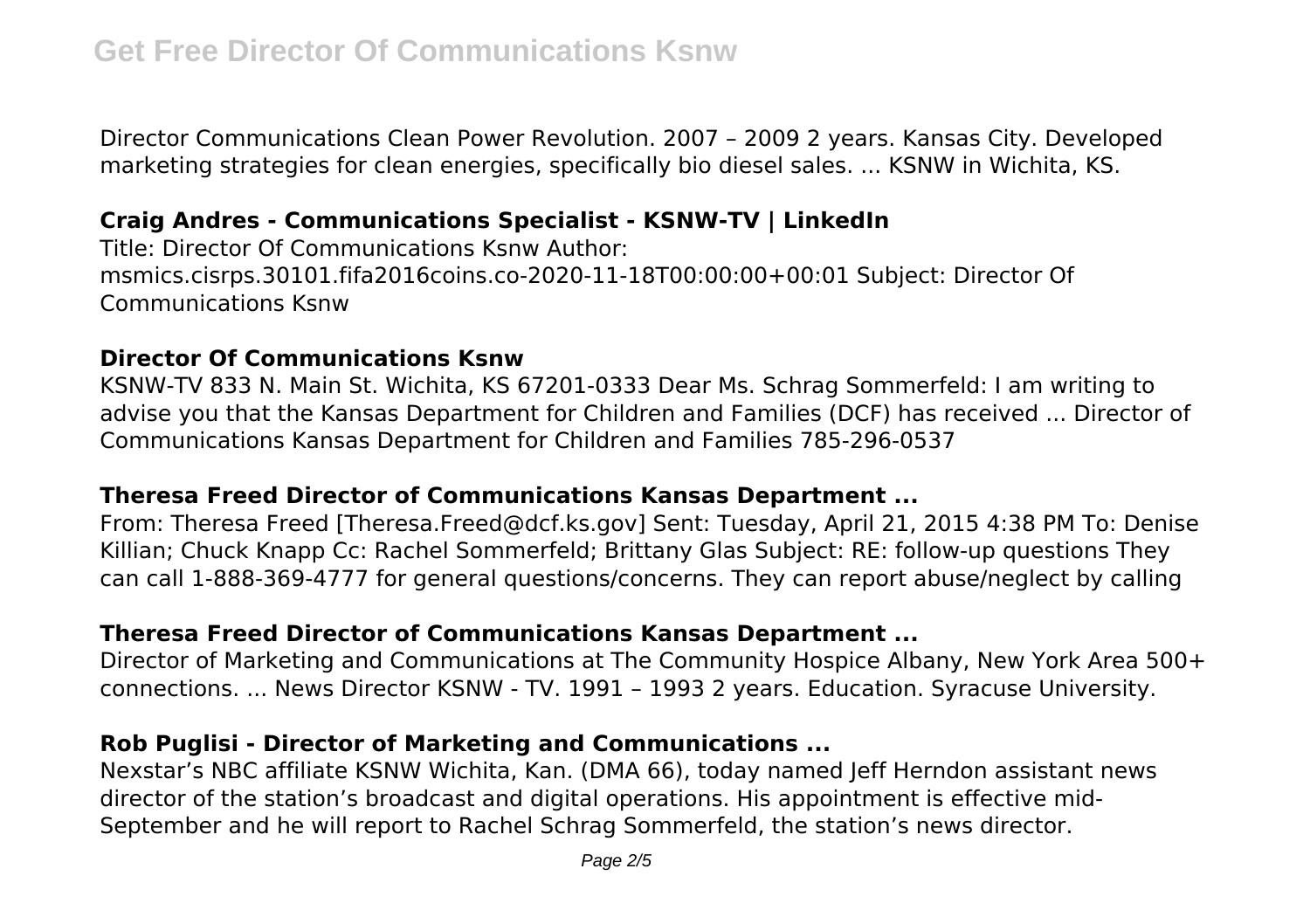# **KSNW Names Jeff Herndon Asst. News Director | TV News Check**

KSNW, virtual channel 3 (UHF digital channel 15), is a dual NBC/Telemundo-affiliated television station licensed to Wichita, Kansas, United States.The station is owned by Nexstar Media Group.KSNW's studios are located on North Main Street in northwest Wichita (near downtown), and its transmitter is located in rural northwestern Sedgwick County (east-southeast of Colwich).

## **KSNW - Wikipedia**

KSNW digital channel 45 (virtual channel 3) is a NBC affiliate television station based in Wichita, Kansas. It is owned by the New Vision Television group. KSNW is also the flagship station of the Kansas State Network (KSN), the state's chain of NBC affiliates. KSNW's transmitter is located near Colwich, Kansas. 1 History 2 Digital TV 2.1 Post-analog shutdown 3 Satellite stations 3.1 Current ...

## **KSNW | Annex | Fandom**

LIN Media today appointed Erik Schrader president-GM of it NBC affiliate KSNW Wichita, Kan. (DMA 66). He succeeds John Dawson and will report to Scott Blumenthal, LIN Media's EVP of television. Since 2011, Schrader has been news director of LIN's WTNH (ABC)-WCTX (MNT) Hartford-New Haven, Conn.

# **LIN Names Erik Schrader GM Of KSNW | TV News Check**

Indianapolis…Emmis Communications Corporation (Nasdaq: EMMS) today announced the promotion of Ken Selvaggi, news and marketing director of WSAZ-TV in Huntington, West Virginia, to Vice President/General Manager of Topeka's KSNT-TV. "Ken has distinguished himself as leader, helping to build WSAZ to the dominant market position in news and programming," Randall Bongarten, President of ...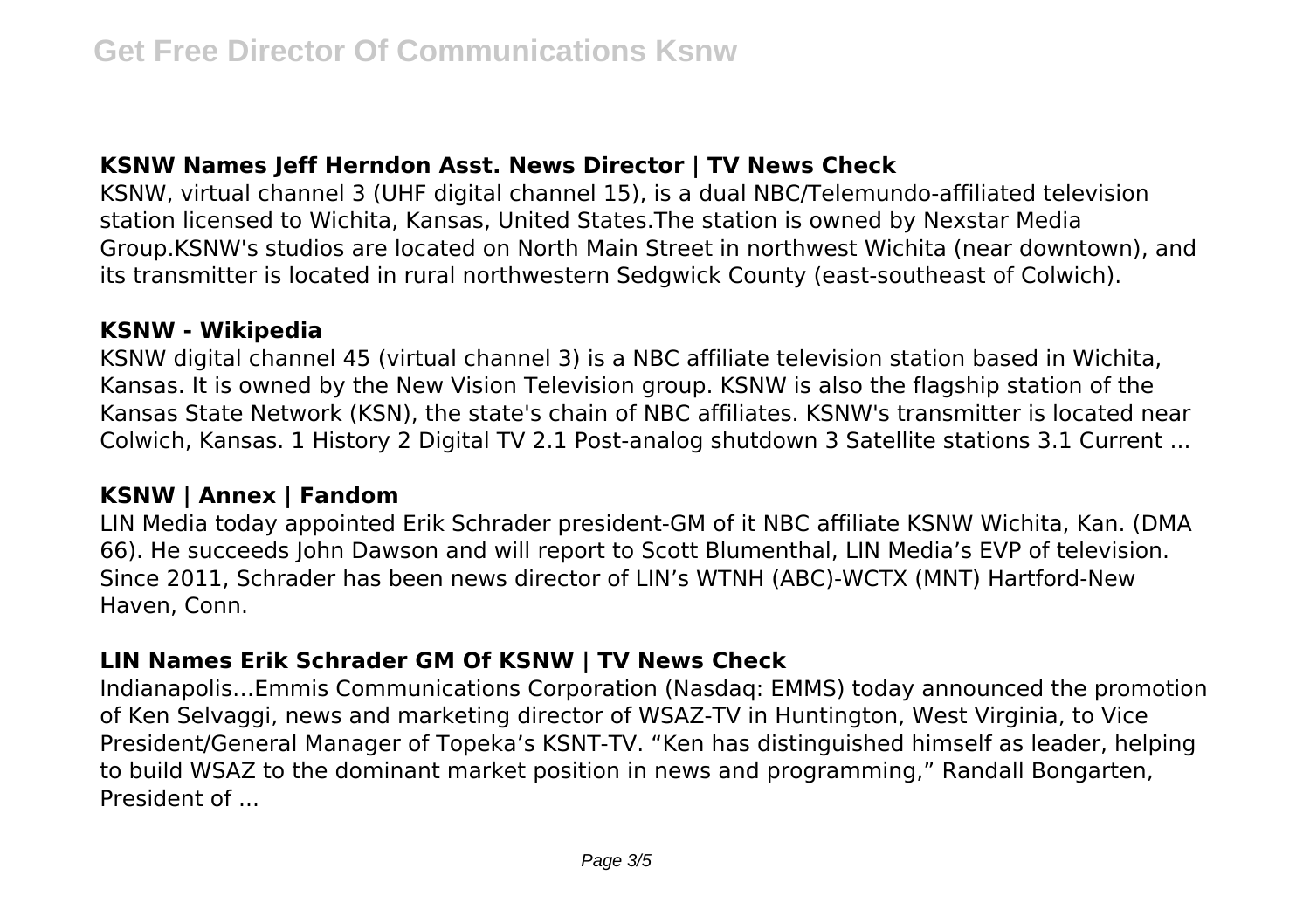# **Selvaggi Named VP/GM of KSNT-TV in ... - Emmis Communication**

WICHITA, Kan. (KSNW) ... for the state, for our economic development and for the farmers and ranchers of Kansas," says Heather Lansdowne, Communications Director with the Kansas Department of Agriculture. ... Economic Development Director in Liberal says they are working with the Seward County commission and submitted their proposal Wednesday.

#### **List of Counties Interested in Tyson Plant Grows**

Erik Schrader has been named president and general manager of KSNW, LIN Media's NBC affiliate in Wichita. It is a move within LIN Media for Schrader, who has been news director of WTNH in ...

# **Erik Schrader Named General Manager of KSNW in Wichita | TVSpy**

LIN Media Appoints Erik Schrader as President and General Manager of KSNW-TV in Wichita, KS. PROVIDENCE, R.I.--(BUSINESS WIRE)-- LIN Media LLC ("LIN Media") (NYS: LIN) , a local multimedia company ...

## **LIN Media Appoints Erik Schrader as President and General ...**

Director of Operations for KSNW and KSN Western Stations · 1985 to 1988 · Wichita, Kansas Tele-Color Productions Television Production Sales/Operations Mgr. · 1981 to 1984 · Washington D.C.

## **Bob Sowder | Facebook**

The man, Roger Valadez, sued Emmis Communication, then-owner of KSNW-TV in Wichita, and its news director, Todd Spessard, for its coverage of his arrest in 2004. Mr. Valadez was never charged  $in$ ...

# **Kansas: \$1.1 Million to Man Named as BTK Suspect - The New ...**

BUTLER COUNTY, Kan. (KSNW) – After being labeled by the state as one of 13 Kansas counties not